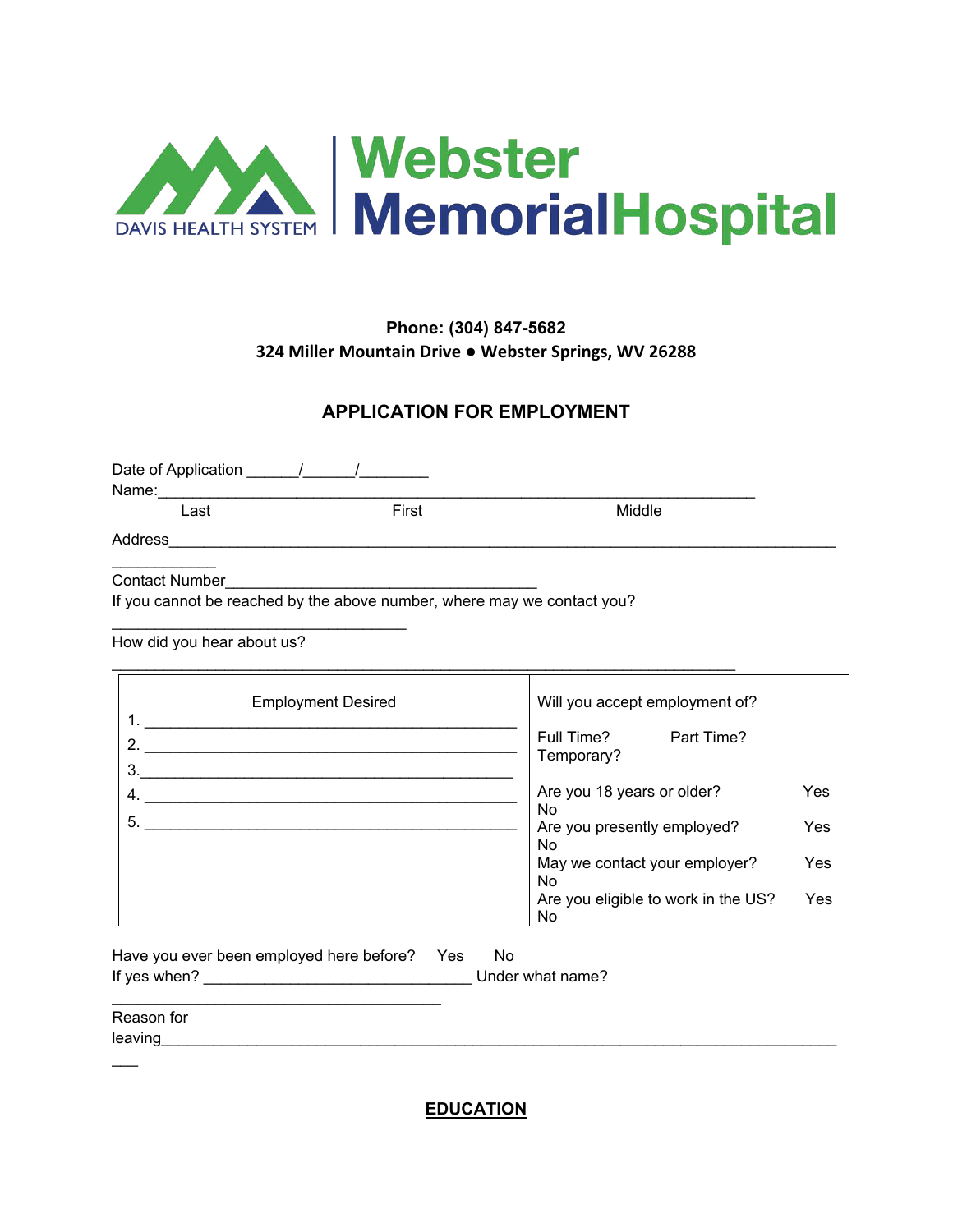|                                                                                                                                                                             | Name of School | Location                | Completed     | Degree of |
|-----------------------------------------------------------------------------------------------------------------------------------------------------------------------------|----------------|-------------------------|---------------|-----------|
| Certification                                                                                                                                                               |                |                         |               |           |
| <b>High School</b>                                                                                                                                                          |                |                         |               |           |
| College                                                                                                                                                                     |                |                         |               |           |
| <b>Vocational or</b>                                                                                                                                                        |                |                         |               |           |
| <b>Business</b>                                                                                                                                                             |                |                         |               |           |
| Professional<br><b>Education</b>                                                                                                                                            |                |                         |               |           |
| Please attach additional sheets if necessary.                                                                                                                               |                |                         |               |           |
| Are you a member of a professional organization? Yes                                                                                                                        |                | No                      | Organization? |           |
| Licensed where?                                                                                                                                                             |                |                         | License#      |           |
| List restrictions if any                                                                                                                                                    |                |                         |               |           |
| Please list any honors received, volunteer or community service, or other qualifications you have which<br>you feel are related to the position for which you are applying: |                |                         |               |           |
| Were you in the U.S. Armed Forces? Yes                                                                                                                                      |                | No If yes, what branch? |               |           |

1

\_\_\_\_\_\_\_\_\_\_\_\_\_\_\_\_\_\_\_\_\_\_\_\_\_\_\_\_\_\_\_\_\_\_\_\_\_\_\_\_\_

## **PROFESSIONAL LICENSES AND/OR CERTIFICATIONS**

| <b>TYPE</b> | <b>ORGANIZATION</b><br>OR STATE ISSUED | <b>DATE ISSUED</b> | <b>NUMBER</b> | <b>VERIFICATION</b> |
|-------------|----------------------------------------|--------------------|---------------|---------------------|
|             |                                        |                    |               |                     |
|             |                                        |                    |               |                     |
|             |                                        |                    |               |                     |

### **EMPLOYMENT RECORD**

| <b>Present and Former</b><br><b>Position &amp; Duties</b> | Date Employed |                 | <b>Salary</b> |  |
|-----------------------------------------------------------|---------------|-----------------|---------------|--|
| <b>Address</b>                                            | From          | <b>Starting</b> |               |  |
| <b>Supervisor Supervisor</b><br>Phone___________          | To            | Ending          |               |  |
| Name _____________<br><b>Address</b>                      | From          | <b>Starting</b> |               |  |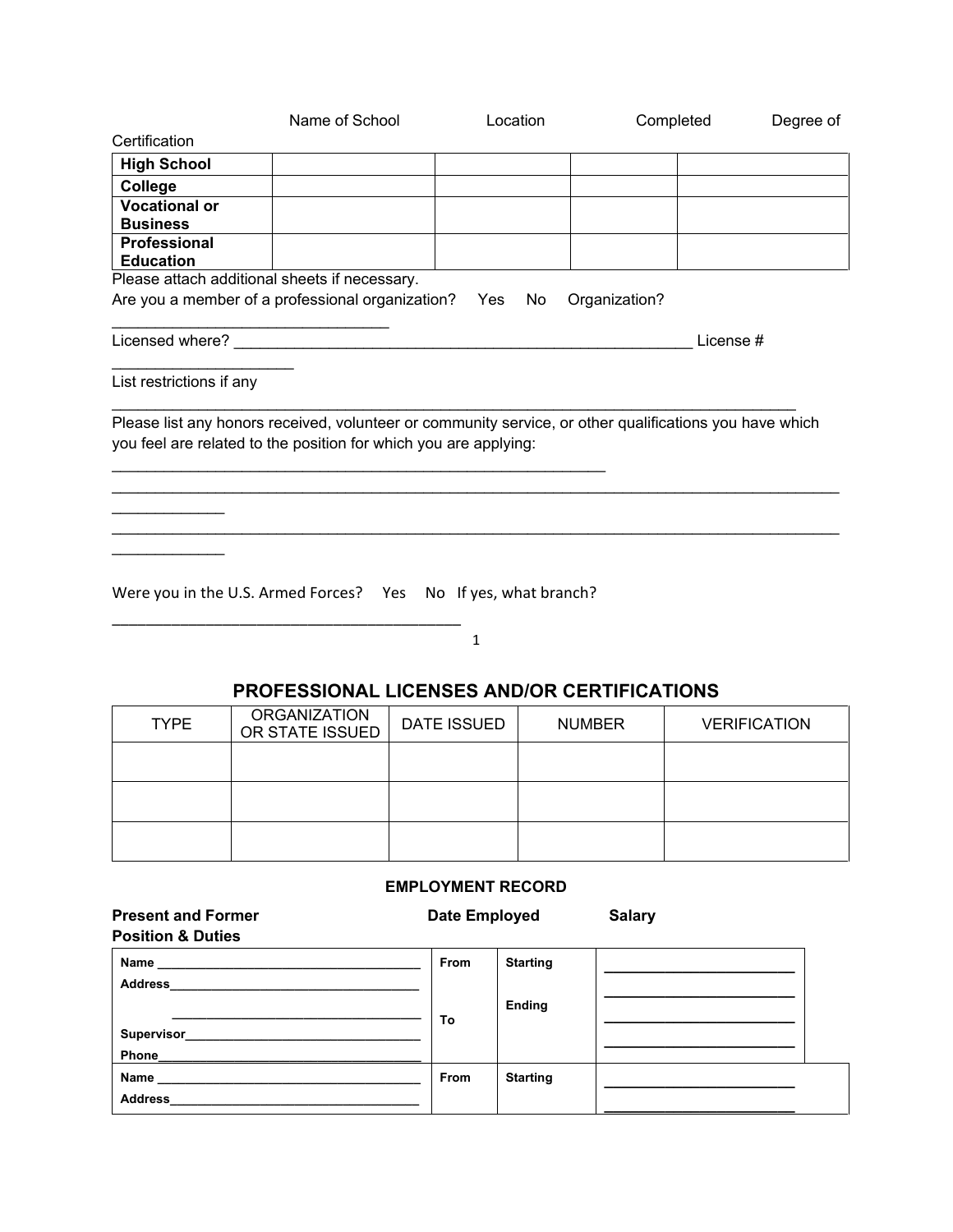|                                           | Τo   | <b>Ending</b>   |  |
|-------------------------------------------|------|-----------------|--|
|                                           |      |                 |  |
|                                           |      |                 |  |
|                                           | From | <b>Starting</b> |  |
|                                           |      |                 |  |
|                                           |      | Ending          |  |
|                                           | To   |                 |  |
|                                           |      |                 |  |
|                                           | From | <b>Starting</b> |  |
|                                           |      |                 |  |
|                                           |      | Ending          |  |
|                                           | To   |                 |  |
|                                           |      |                 |  |
|                                           | From | <b>Starting</b> |  |
|                                           |      |                 |  |
|                                           |      | Ending          |  |
|                                           | To   |                 |  |
| Phone                                     |      |                 |  |
| Please add additional sheets if necessary |      |                 |  |

If you former employment references, education, or military service are under a name other than indicated on the front of the application, please indicate below.

| Last<br>Have you ever been convicted of a crime?<br>If yes, please explain.                                                                        | First<br>Yes<br>No. | Middle |
|----------------------------------------------------------------------------------------------------------------------------------------------------|---------------------|--------|
| A conviction will be considered only as it relates to fitness to perform the job being sought<br>What language(s) other than English do you speak? |                     |        |
| List relatives(s) working at WMH                                                                                                                   |                     |        |

 $\mathcal{L}_\mathcal{L} = \{ \mathcal{L}_\mathcal{L} = \{ \mathcal{L}_\mathcal{L} = \{ \mathcal{L}_\mathcal{L} = \{ \mathcal{L}_\mathcal{L} = \{ \mathcal{L}_\mathcal{L} = \{ \mathcal{L}_\mathcal{L} = \{ \mathcal{L}_\mathcal{L} = \{ \mathcal{L}_\mathcal{L} = \{ \mathcal{L}_\mathcal{L} = \{ \mathcal{L}_\mathcal{L} = \{ \mathcal{L}_\mathcal{L} = \{ \mathcal{L}_\mathcal{L} = \{ \mathcal{L}_\mathcal{L} = \{ \mathcal{L}_\mathcal{$ 

Excluded from participating in federal healthcare programs including Medicare and Medicaid? Yes No

2

# **REFERENCES**

Name Title Title Organization Address Contact Number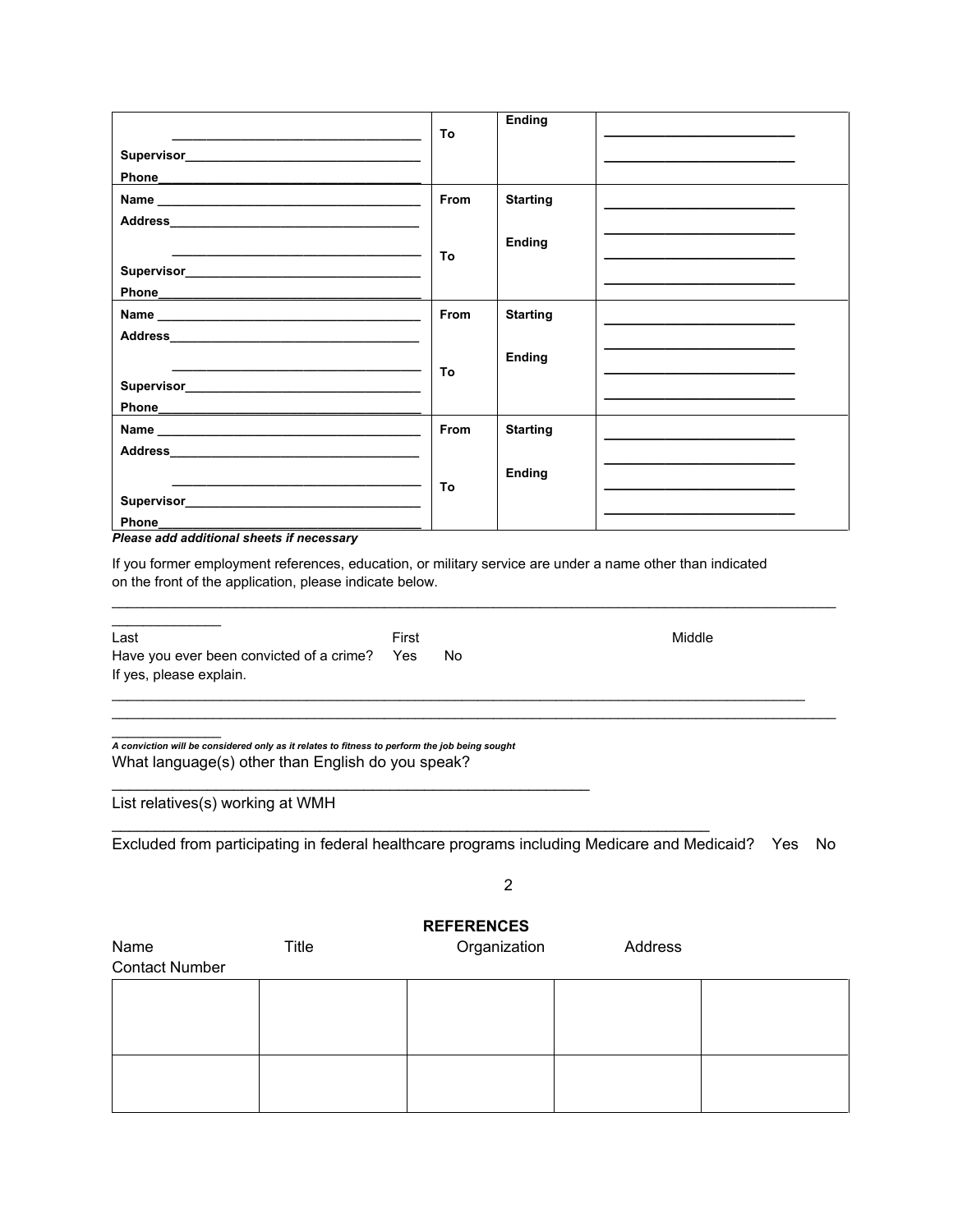*\* Must include at least two professional references not related to you, whom you have known at least a year.*

#### **AVAILABILITY**

| Primary position desired?<br>No. |                                                                                                                                                 |     |     |     | Will you accept another position? | Yes |
|----------------------------------|-------------------------------------------------------------------------------------------------------------------------------------------------|-----|-----|-----|-----------------------------------|-----|
| Are you available to work:       | Weekends?                                                                                                                                       | Yes | No. |     |                                   |     |
|                                  | Holidays?                                                                                                                                       | Yes | No  |     |                                   |     |
|                                  | <b>Rotating Shifts?</b>                                                                                                                         | Yes | No  |     |                                   |     |
|                                  | Do you limit your annual earnings due to Social Security or other reasons:<br>If yes, please state what is the maximum amount you wish to earn. |     |     | Yes | No                                |     |

### **EMPLOYMENT UNDERSTANDING**

Webster Memorial Hospital does not discriminate in hiring or any decision on the basis of race, color, sex, citizenship, national origin, ancestry, Vietnam era veteran status, or on the basis of age physical or mental disability unrelated to ability to perform the work required. No question on this application is intended to secure information to be used for such discrimination.

I voluntarily give Webster Memorial Hospital the right to make a thorough investigation of my past employment and activities, agree to cooperate in such investigation and release Webster Memorial Hospital from all liability or responsibility all persons, companies, or corporations supplying such information. I consent to take a physical examination and such future physical Webster Memorial Hospital shall designate. I understand that an offer of employment may be contingent on passing the physical examination which is related to the essential duties I would be required to perform. If I am offered employment and refuse I may be held responsible for the cost of the physical examination and the criminal background investigation.

I understand that my employment is at will, and that either party is free to terminate the employment relationship at any time without cause. I also understand that my employment may be terminated for any misstatement or omission of fact appearing on this application form.

If employed, I will be required to complete an Employment Verification Form (I-9), and within three days show satisfactory evidence of identity and eligibility for employment. I understand that emergency conditions may require me to temporarily work shifts other than the one which I am applying and agree to such scheduling change as directed by my department head or administrator of Webster Memorial Hospital.

Applicant's Signature Date Date

\_\_\_\_\_\_\_\_\_\_\_\_\_\_\_\_\_\_\_\_\_\_\_\_\_\_\_\_\_\_\_

\_\_\_\_\_\_\_\_\_\_\_\_\_\_\_\_\_\_\_\_\_\_\_\_\_\_\_\_\_\_\_\_\_\_\_\_\_\_\_\_\_\_\_\_\_\_\_\_\_\_\_\_\_\_\_\_\_\_\_

\_\_\_\_\_\_\_\_\_\_\_\_\_\_\_\_\_\_\_\_\_\_\_\_\_\_\_\_\_\_\_\_\_\_\_\_\_\_\_\_\_\_\_\_\_\_\_\_\_\_\_\_\_\_